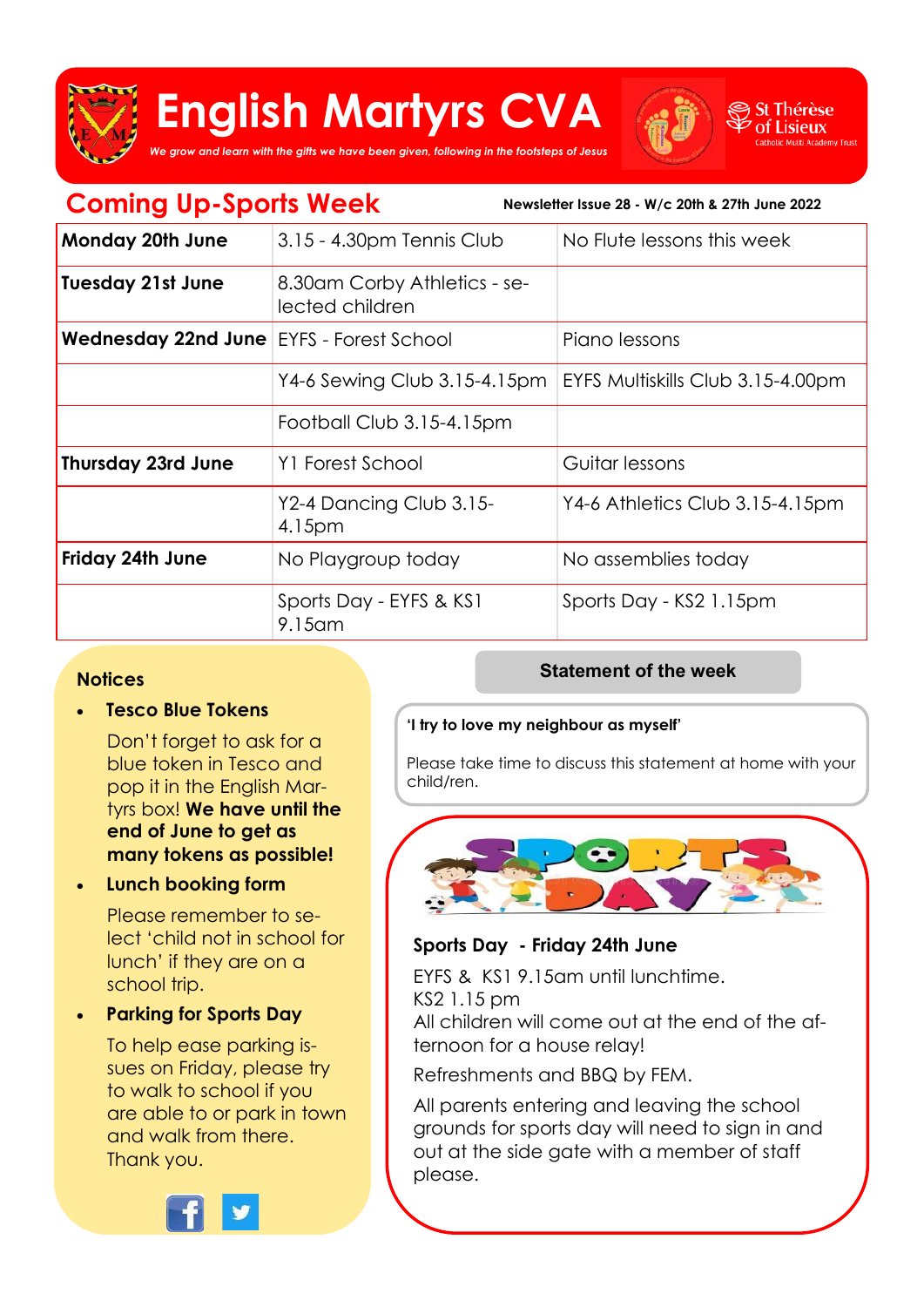

# **Head Teacher Awards**

Congratulations to all the children who received Head Teacher, Virtues, Reading, Writing and Sports awards for the last two weeks.













## **Birthdays**

Happy Birthday to all the children who have celebrated their birthdays recently.

> *EYFS - Logan Y3 - Sebastian Y4 - Jude*



This term we welcome Imogen in Y1 to our school.

We also Welcome Mrs Simona Fresia who joins our governing body as a new Foundation Governor.

## **Quadkids**

Well done to the Year 4 and Year 6 children who competed in the Quad Kids Athletics on Thursday. There were superb displays of running, throwing and jumping with Y4 coming



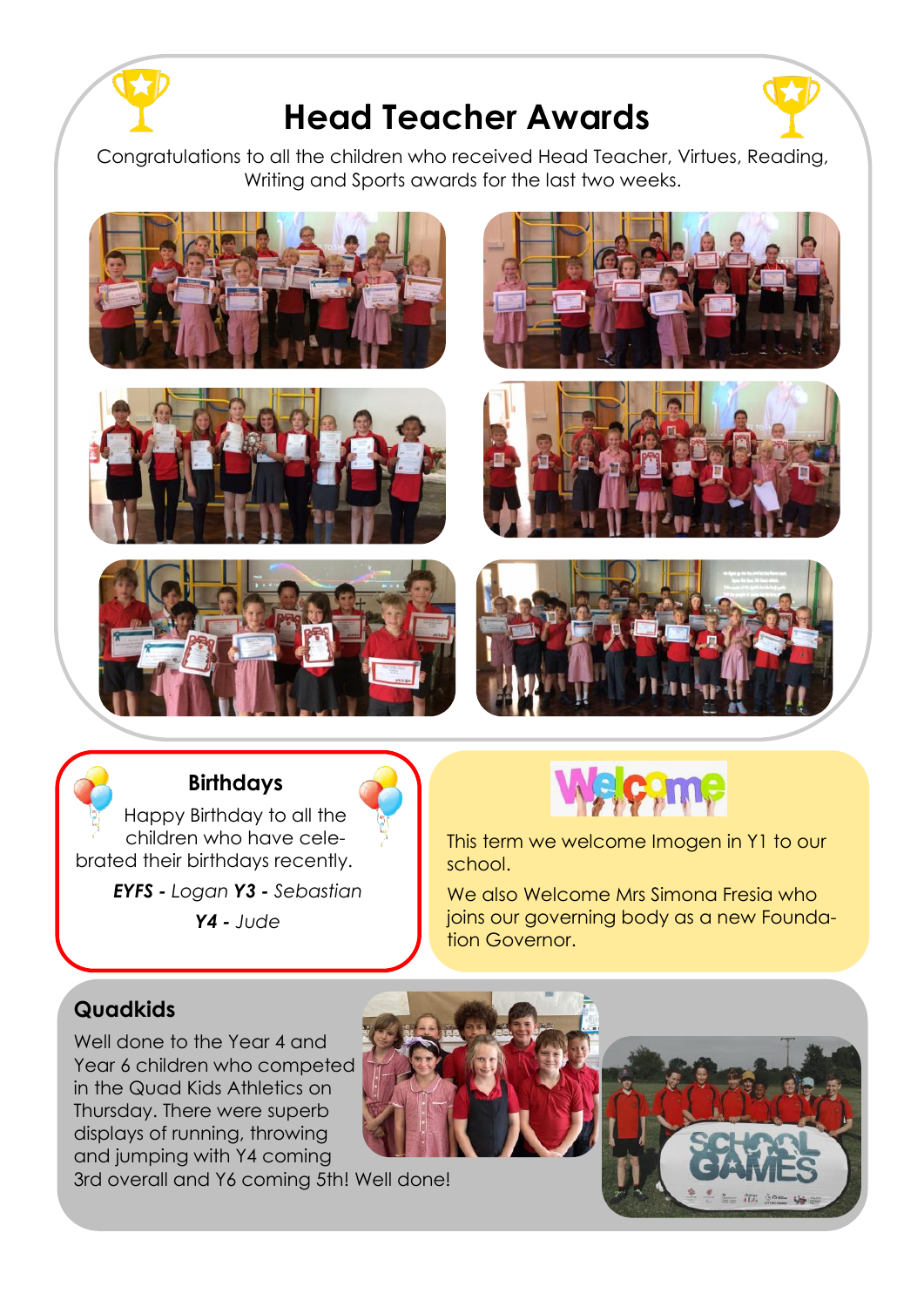

#### **County Cricket Tournament**



Year 6 represented the school at the county cricket on Wednesday. The boys team started well with good wins over Brook Priory and South Witham. They played very well and ended up in 6th place out of 16 teams. The girls did even better, they were really strong and won ALL of their games making them county champions. The first time we have won this particular competition!





# **FEM News**

For the **Jubilee tea party,** an amazing **£339.95** was raised! Thank you to everyone who donated cakes and who supported on the day.

**Cake raffle**—This week's cake was won by the Harrity family!

Remember you can now buy cake raffle tickets on Parentpay so you don't miss out!



# **Year 3 Tudor Trip**

The children in year 3 went to Burghley House were they met Henry VIII and even had had a tour of his house and kitchens. In the afternoon they explored the garden of surprises and sculptures where they managed to cool down!! Thank you to the parents who helped out on the day.



#### **Cooking session**

The children who won the Jubilee poster competition had a fabulous cooking session with Mr Tinkler. They learnt how to make some delicious chocolate cupcakes. Thank you Mr Tinkler for running the session!